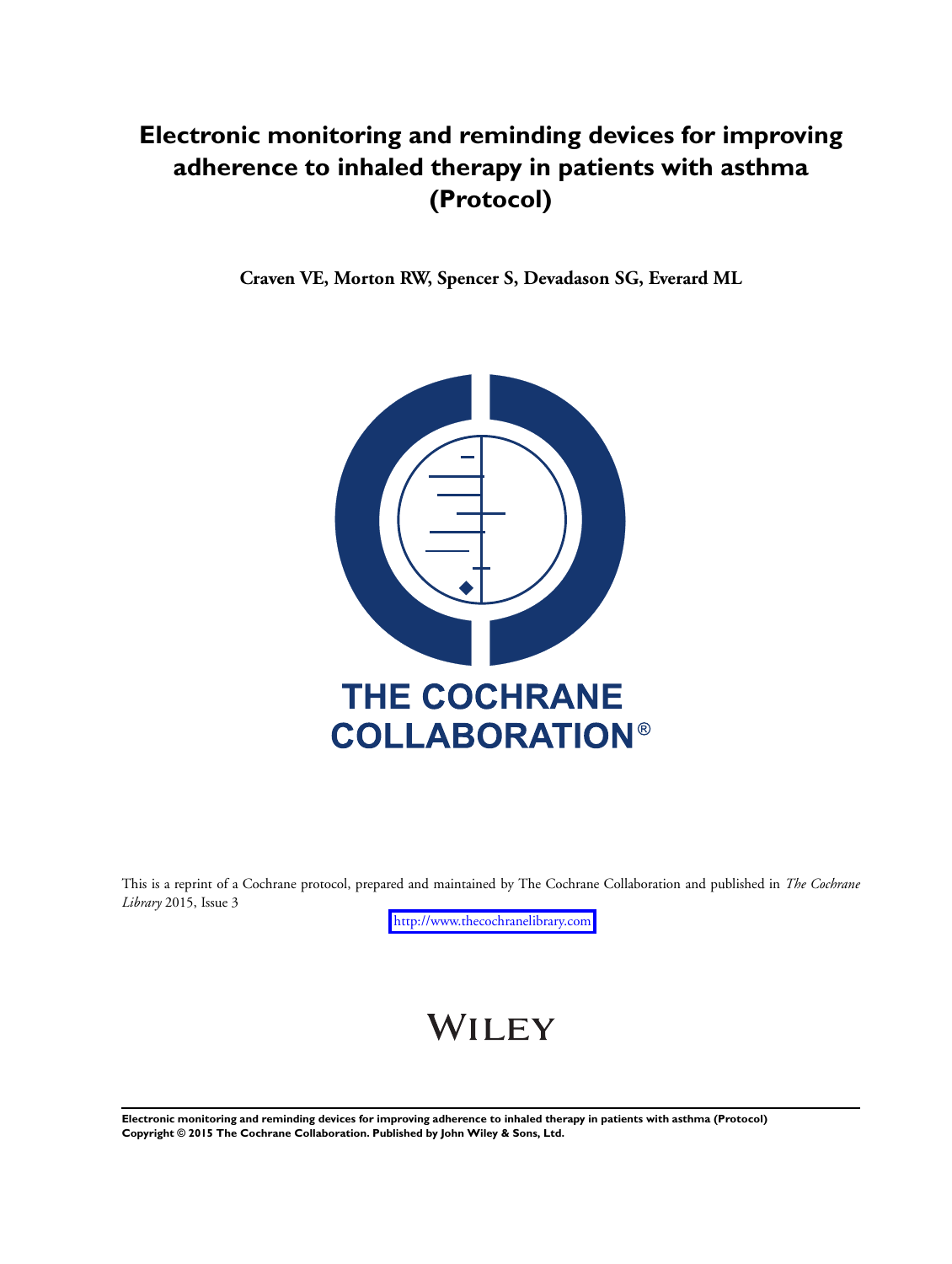# **TABLE OF CONTENTS**

| $\sim$ 1       |
|----------------|
|                |
|                |
|                |
|                |
| $\overline{9}$ |
| 11             |
|                |
|                |
|                |

**Electronic monitoring and reminding devices for improving adherence to inhaled therapy in patients with asthma (Protocol) i Copyright © 2015 The Cochrane Collaboration. Published by John Wiley & Sons, Ltd.**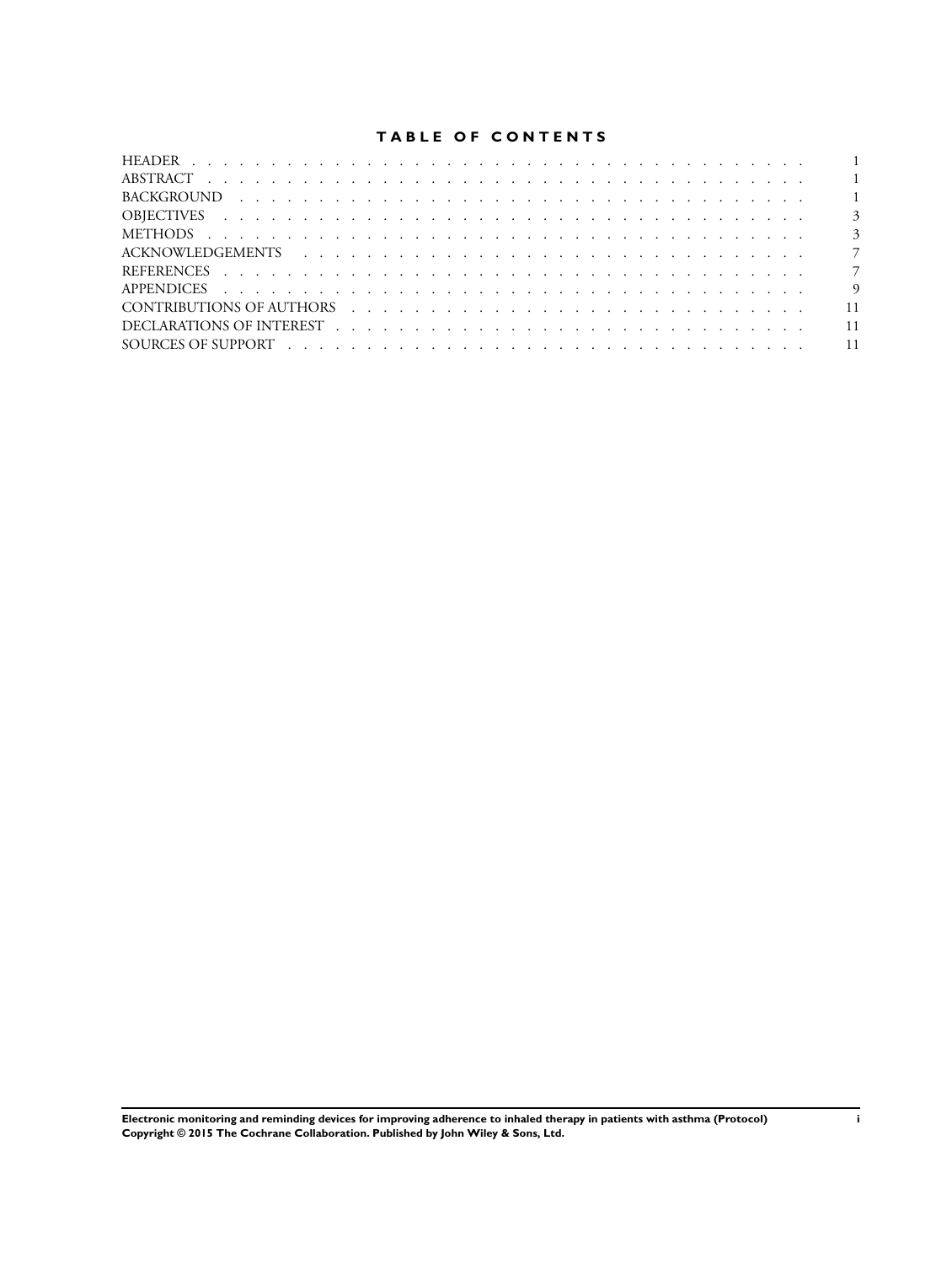<span id="page-2-0"></span>**[Intervention Protocol]**

# **Electronic monitoring and reminding devices for improving adherence to inhaled therapy in patients with asthma**

Vanessa E Craven $^1$ , Robert W Morton $^1$ , Sally Spencer $^2$ , Sunalene G Devadason $^3$ , Mark L Everard $^4$ 

<sup>1</sup>Department of Respiratory Medicine, Sheffield Children's Hospital, Sheffield, UK. <sup>2</sup>Faculty of Health and Medicine, Lancaster University, Lancaster, UK. <sup>3</sup>School of Paediatrics and Child Health, The University of Western Australia, Crawley, Australia. <sup>4</sup>School of Paediatrics and Child Health, The University of Western Australia, Princess Margaret Hospital, Subiaco, Australia

Contact address: Vanessa E Craven, Department of Respiratory Medicine, Sheffield Children's Hospital, Sheffield, UK. [valgar@doctors.net.uk.](mailto:valgar@doctors.net.uk)

**Editorial group:** Cochrane Airways Group. **Publication status and date:** New, published in Issue 3, 2015.

**Citation:** Craven VE, Morton RW, Spencer S, Devadason SG, Everard ML. Electronic monitoring and reminding devices for improving adherence to inhaled therapy in patients with asthma. *Cochrane Database of Systematic Reviews* 2015, Issue 3. Art. No.: CD011554. DOI: 10.1002/14651858.CD011554.

Copyright © 2015 The Cochrane Collaboration. Published by John Wiley & Sons, Ltd.

# **A B S T R A C T**

This is the protocol for a review and there is no abstract. The objectives are as follows:

To assess the efficacy of electronic monitors, reminder devices or both, on adherence with regular inhaled medication regimes in people with asthma.

#### **B A C K G R O U N D**

# **Description of the condition**

Asthma is one of the most common chronic diseases in children and adults and can be a significant cause of disability, poor quality of life and health resources utilisation among those affected. Asthma is estimated to affect over 300 million people worldwide [\(WHO 2007](#page-8-0)). The International Study of Asthma and Allergy in Childhood found that the United Kingdom, Australia and New Zealand had among the highest worldwide prevalence, with 15% of children affected ([Pearce 2007](#page-8-0)). Global prevalence rates in adults obtained from the cross-sectional World Health Survey (WHS) indicated that 18.2% of adults in the UK had a clinical diagnosis of asthma with a 4.3% prevalence globally ([To 2012](#page-8-0)). The number of disability-adjusted life years (DALYs) lost to asthma worldwide

has been estimated to be about 15 million per year and worldwide accounts for around 1% of all DALYs lost ([GINA 2014](#page-8-0)).

Developed economies spend 1 to 2% of their health-care budget on asthma, each patient costing between \$300 and \$1300 per year. The total economic burden exceeds this when indirect costs are taken into account ([Braman 2006\)](#page-8-0). In Europe, the loss of productivity and work impairment due to asthma is estimated as EURO9.8 billion per year ([ERS 2015](#page-8-0)).

Poor adherence to maintenance inhaled corticosteroid therapy is a challenge for those treating patients with asthma, as parental reporting in children and self-reporting in adults have been shown to correlate poorly with actual use ([Tashkin 1991;](#page-8-0) [Bender 2000;](#page-8-0) [Burgess 2011;](#page-8-0) [Patel 2013](#page-8-0)). Prescription checks are also imprecise, merely representing the maximum that could have been taken. In one study of 115 adults with difficult to control asthma, 65% had sub-optimal adherence to inhaled treatment (defined as less than 80% usage) and this correlated with reduced forced expira-

**Electronic monitoring and reminding devices for improving adherence to inhaled therapy in patients with asthma (Protocol) 1 Copyright © 2015 The Cochrane Collaboration. Published by John Wiley & Sons, Ltd.**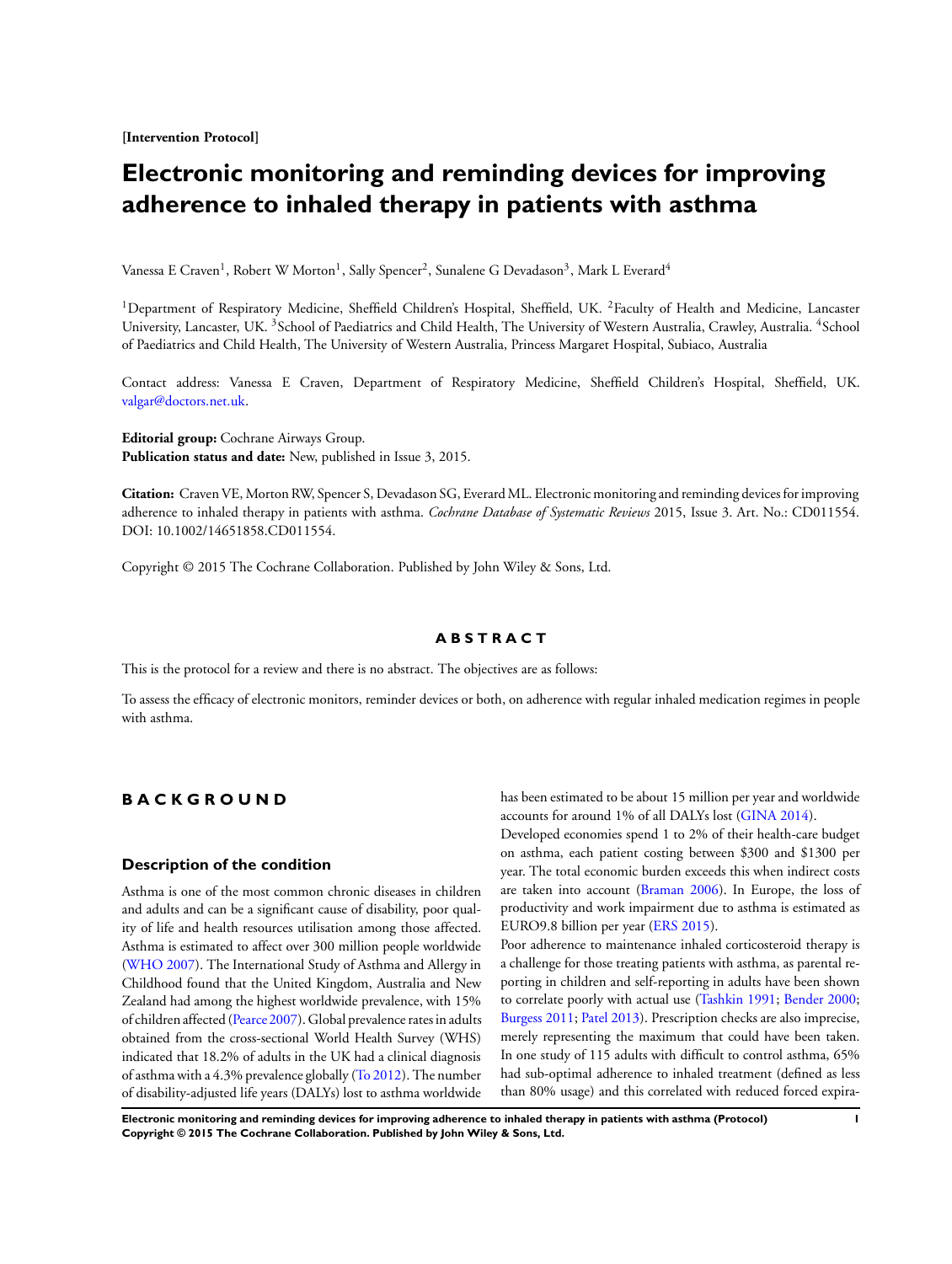tory volume in one second  $(FEV<sub>1</sub>)$  and higher sputum eosinophil counts ([Murphy 2012](#page-8-0)). Poor adherence to asthma therapy in both children and adults is associated with a greater number of severe exacerbations [\(Ordonez 1998](#page-8-0); [Hermosa 2010;](#page-8-0) [Jentzsch 2012\)](#page-8-0), increased health care utilisation [\(Gamble 2011](#page-8-0); [McGrady 2013](#page-8-0)), reduced quality of life ([Sullivan 2013\)](#page-8-0), and increased mortality [\(Robertson 1992](#page-8-0); [Bergstrom 2008](#page-8-0)).

In a study of 182 adult patients with difficult-to-control asthma, 63 patients (35%) used over 50% of inhaled medications prescribed over a six-month period, with 45 of those patients subsequently admitting poor adherence when presented with prescription usage ([Gamble 2009\)](#page-8-0). Not identifying poor adherence can lead to potentially effective medications being considered ineffective or doses deemed inadequate which could lead to an unnecessary escalation of treatment in 'difficult asthma', a condition characterised by ongoing symptoms and/or exacerbations despite moderate to high dose inhaled steroids and add on therapy together with appropriate education and advice. It does not imply 'severe disease' though this may be one cause.

A qualitative study assessing the barriers to adherence found that a lack of motivation, social barriers and simply not remembering were common themes. Although children reported that parental prompts to take medication were 'annoying' they thought that they did improve their compliance with treatment ([Penza-Clyve](#page-8-0) [2004](#page-8-0)). In a cohort of 250 children, parental reporting of their medication pattern and the feedback of pharmacy records of treatment usage produced a modest short term improvement in adherence but were no better than asthma education alone [\(Otsuki 2009](#page-8-0)). Providing feedback of peak flow rates in children has been shown to increase the perception of lung function and the adherence to inhaled corticosteroids in a paediatric cohort [\(Feldman 2012\)](#page-8-0); in adults, monitoring inhaler usage in chronic obstructive pulmonary disease in adults was shown to increase usage four months later [\(Nides 1993\)](#page-8-0).

Adherence is a complex behavioural process and there is no single mechanism for changing adherence behaviour. Evidence suggests that education alone may not be sufficient to bring about a sustained change in adherence behaviour in asthma [\(Gibson 2002](#page-8-0)). Technology now exists to monitor inhaler usage in a non-intrusive and reliable manner rather than to rely on patient feedback as a measure of compliance. They have opened up the possibility of addressing the 'simply not remembering' aspect of poor adherence whilst also acting as a potential source of motivation knowing that usage is being observed and may be fed back. The cost-benefits of using electronic monitors or reminding facilities to improve adherence to asthma medication is currently unclear, but they have the potential to improve asthma control through more efficient disease management.

# **Description of the intervention**

Short message service (SMS) messaging (i.e. text messaging) reminders have been shown to be effective at increasing asthma medication usage in a cohort of adults who received a daily reminder on their phone [\(Strandbygaard 2010](#page-8-0)). The difference in adherence rate between this group and the controls was 17.8%, measured by dose counting on the inhaler, although no difference in lung function was seen after 12 weeks ([Strandbygaard 2010\)](#page-8-0). A Cochrane systematic review addressed the use of feedback from mobile phone applications ("apps") based upon self reporting of symptoms and lung function results from two studies [\(Marcano](#page-8-0) [Belisario 2013](#page-8-0)). This represents a downstream intervention from our intended study and they found insufficient evidence to advise on such self management programmes.

Electronic monitors and reminding facilities are two ways in which adherence can be targeted. Electronic monitoring devices, initially termed "nebuliser chronologs", were first described in asthma clinical practice in the 1980s ([Spector 1986](#page-8-0)). They were prone to technical problems ([Gong 1988](#page-8-0); [Nides 1993\)](#page-8-0), but since then have been more successfully used to monitor treatment usage ([Gibson](#page-8-0) [1995](#page-8-0); [Foster 2012;](#page-8-0) [Patel 2013\)](#page-8-0). They make it possible to record medication usage and patterns of treatment. This can be of particular interest around the time of contact with health professionals when there may be a transient increase in adherence or episodes of 'dose dumping' in which there may be multiple actuations of inhalers to give the impression of longer term good adherence [\(Nides 1993\)](#page-8-0).

Electronic reminding facilities, as with the monitors, can also be integrated into inhalers and have been used with some success in the treatment of other disorders such as glaucoma ([Laster 1996](#page-8-0)), schizophrenia [\(Ruskin 2003\)](#page-8-0), and in optimising tooth brushing techniques [\(McCracken 2004\)](#page-8-0). They usually combine an audio alarm with a visual cue. The alarm sounds at designated times, serving to remind the user to take their medication, and continues at intervals until the dose is taken. The visual cue shows the patient whether they have delivered their medication during the designated period. Poor technique or wilful avoidance of a medication is not monitored.

#### **How the intervention might work**

Electronic monitoring and clinician feedback enables the issue of adherence to be discussed in an open and objective manner. For some patients, this awareness that treatment is being monitored will lead to increased adherence, the so-called Hawthorne effect. Barriers to adherence are both intentional for example the patient disagrees with diagnosis, has no concerns about their symptoms or has concerns about the effects of inhaled steroids; or non-intentional in that their are practical adherence barriers such as forgetting. Monitoring feedback and regular reinforced education will address intentional barriers, and reminders will address non-intentional ([Horne 2002\)](#page-8-0). In a cohort of 15 children aged 7 to 12 years old, a home intervention programme of asthma education

**Electronic monitoring and reminding devices for improving adherence to inhaled therapy in patients with asthma (Protocol) 2 Copyright © 2015 The Cochrane Collaboration. Published by John Wiley & Sons, Ltd.**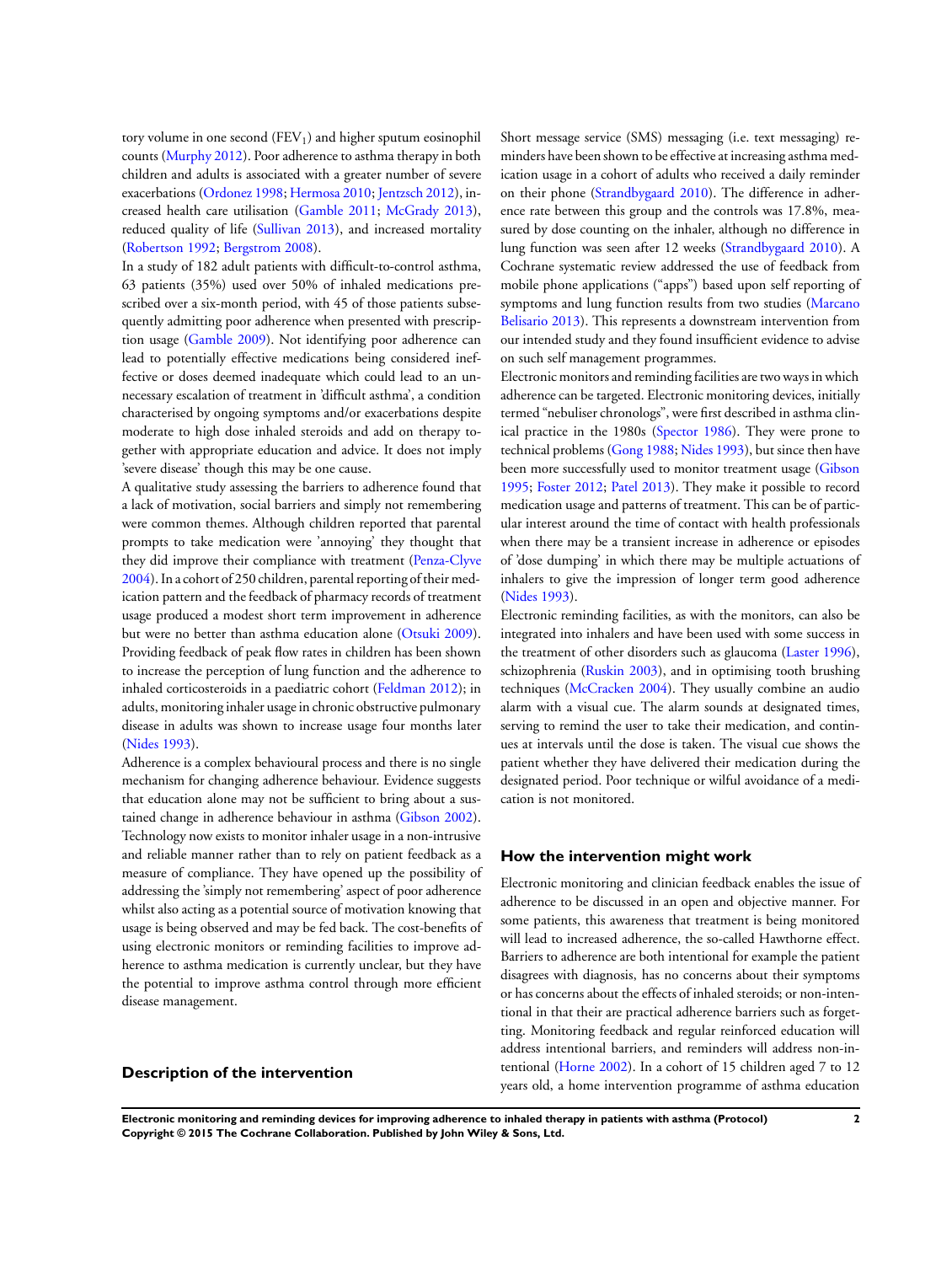and electronic monitoring and feedback of inhaler usage showed that initially 28.6% used their asthma medications as prescribed, increasing to 54.1% after a 4 week study period ([Bartlett 2002](#page-8-0)). The electronic reminders serve to prompt the user to use their inhalers, an intervention perceived to increase adherence in children [\(Penza-Clyve 2004](#page-8-0)), and reportedly increase short term adherence in adults [\(Strandbygaard 2010\)](#page-8-0).

We are interested in whether electronic monitoring and/or reminding devices can improve adherence to regular inhaled therapy in asthma thus benefiting disease control as well as empowering the patient to better manage their own condition through the implementation of an effective self management aid.

#### **Why it is important to do this review**

Asthma is highly prevalent and optimising adherence to its treatment may improve disease control ([Ordonez 1998\)](#page-8-0), improve quality of life ([Sullivan 2013](#page-8-0)), reduce mortality ([Robertson 1992\)](#page-8-0), and have marked economic benefits by potentially curbing the unnecessary escalation of treatment and decreasing hospitalisation rates in adults and children [\(Williams 2004;](#page-8-0) [McGrady 2013\)](#page-8-0).

# **O B J E C T I V E S**

To assess the efficacy of electronic monitors, reminder devices or both, on adherence with regular inhaled medication regimes in people with asthma.

# **M E T H O D S**

#### **Criteria for considering studies for this review**

#### **Types of studies**

We will include published and unpublished randomised controlled trials (RCTs), including cross-over studies, that evaluated interventions to improve adherence with inhaled asthma medication.

#### **Types of participants**

We will include any patients using regular inhaled corticosteroids and other preventer medications that fulfil any of the internationally-recognised diagnostic guidelines by the American Thoracic Society, European Respiratory Society and Global Initiative for Asthma. We will not apply age or gender limitations and will only consider studies that excluded patients with significant co-morbidities.

#### **Types of interventions**

We will only include trials involving objective electronic monitoring of compliance of all inhalers. We will consider the following interventions and comparators.

1. Electronic monitors with health professional feedback of inhaler usage versus monitoring without feedback.

2. Electronic monitors with ongoing feedback from the device versus monitoring without feedback.

3. Electronic reminders and monitors without health

professional feedback versus monitoring only without feedback. 4. Electronic reminders and monitors with health professional feedback versus monitoring without feedback.

5. Electronic monitors and/or reminders with health professional feedback versus an alternative intervention for inhaler adherence e.g. education programmes, written information, follow up support, medication training.

6. Electronic monitors and/or reminders with health professional feedback versus monitoring without feedback.

#### **Types of outcome measures**

#### **Primary outcomes**

1. Inhaler adherence, e.g. proportion taking prescribed medication

2. Health-related quality of life (using clinically validated measurement tools)

3. Number of asthma exacerbations as defined by hospital admissions or treatment with oral corticosteroids and antibiotics or both

#### **Secondary outcomes**

1. Lung function measurement:  $FEV<sub>1</sub>$ , peak expiratory flow rate

2. Asthma control (measured using clinically validated questionnaires)

- 3. Days of missed school or work
- 4. Cost of interventions: cost-benefit, cost-effectiveness
- 5. Adverse events/side effects, barriers to effectiveness

Reporting one of more of these outcomes in the trial is not an inclusion criterion for the review. We will assess all outcome measures at six months from the start of the study (if data is available) and at the end of the study.

# **Search methods for identification of studies**

# **Electronic searches**

**Electronic monitoring and reminding devices for improving adherence to inhaled therapy in patients with asthma (Protocol) 3 Copyright © 2015 The Cochrane Collaboration. Published by John Wiley & Sons, Ltd.**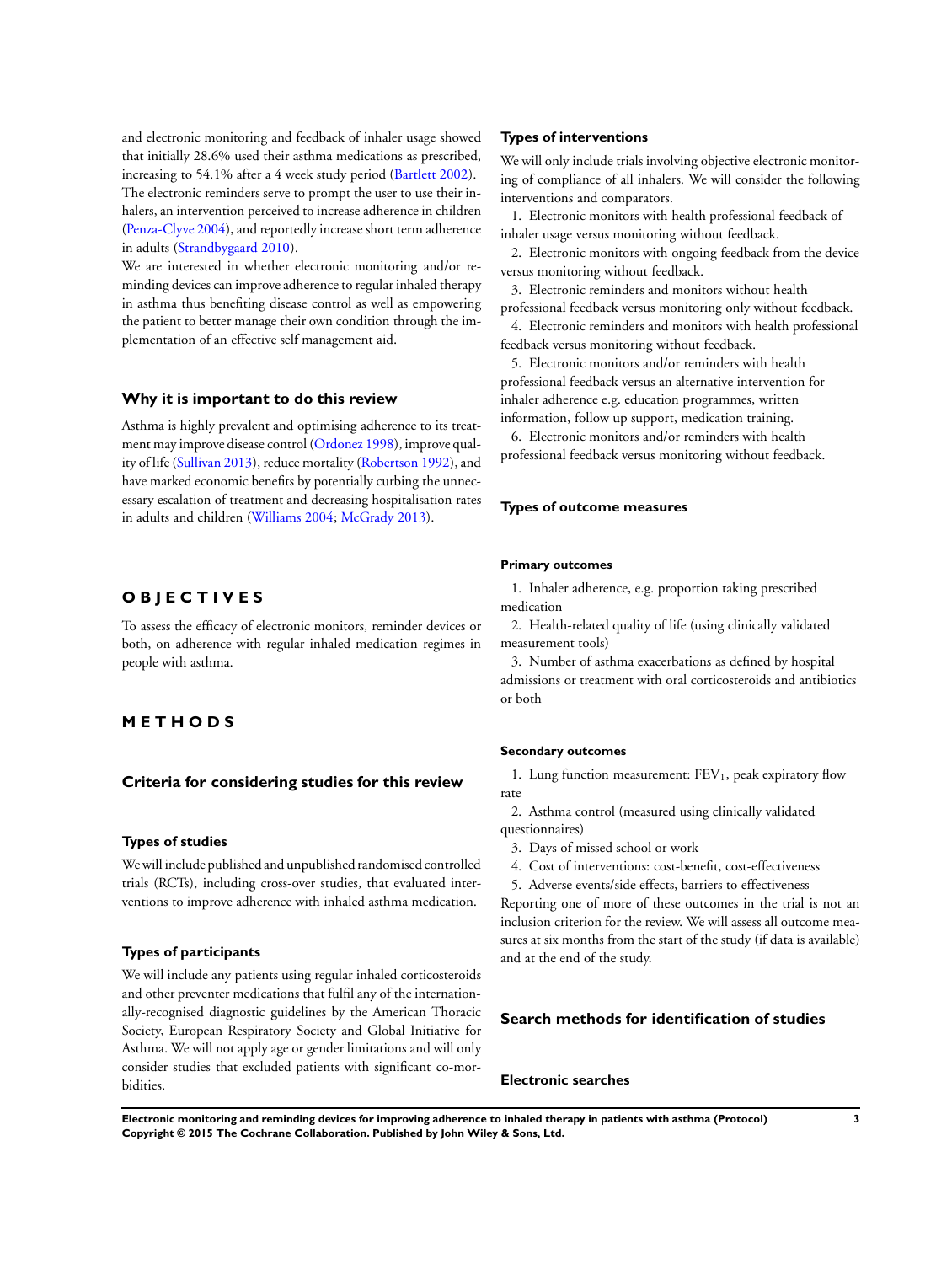We will identify trials from the Cochrane Airways Group Specialised Register (CAGR), which is maintained by the Trials Search Co-ordinator for the Group. The Register contains trial reports identified through systematic searches of bibliographic databases including the Cochrane Central Register of Controlled Trials (CENTRAL), MEDLINE, EMBASE, CINAHL, AMED, and PsycINFO, and handsearching of respiratory journals and meeting abstracts (please see [Appendix 1](#page-10-0) for further details). We will search all records in the CAGR using the search strategy in [Appendix 2.](#page-12-0) We will also conduct a search of ClinicalTrials.gov [\(https://](https://clinicaltrials.gov/) [clinicaltrials.gov/](https://clinicaltrials.gov/)) and the World Health Organization (WHO) International Clinical Trials Registry Platform (ICTRP) Search Portal ([http://apps.who.int/trialsearch/\)](http://apps.who.int/trialsearch/). We will search all databases from their inception to the present, and we will impose no restriction on language of publication.

#### **Searching other resources**

We will check reference lists of all primary studies and review articles for additional references. We will search relevant manufacturers' websites for published and unpublished trial information. We will search for errata or retractions from included studies published in full-text on PubMed ([http://www.ncbi.nlm.nih.gov/](http://www.ncbi.nlm.nih.gov/pubmed) [pubmed](http://www.ncbi.nlm.nih.gov/pubmed)) and report the date this was done within the review.

#### **Data collection and analysis**

#### **Selection of studies**

Two review authors (VEC and RM) will independently screen titles and abstracts for inclusion of all the potential studies we identify as a result of the search and code them as 'retrieve' (eligible or potentially eligible/unclear) or 'do not retrieve'. We will retrieve the full-text study reports/publication and two review authors (VEC, and RM) will independently screen the full-text articles and identify studies for inclusion, and identify and record reasons for exclusion of the ineligible studies. We will resolve any disagreement through discussion or, if required, we will consult a third author (MLE). We will identify and exclude duplicates and collate multiple reports of the same study so that each study rather than each report is the unit of interest in the review. We will record the study selection process in sufficient details to complete a Preferred Reporting Items for Systematic Reviews and Meta-Analyses (PRISMA) flow diagram and 'Characteristics of excluded studies' table.

#### **Data extraction and management**

We will use a data collection form for study characteristics and outcome data which has been piloted on at least one study in

the review. Two review authors (VEC and RM) will extract study characteristics from included studies.

We will extract the following study characteristics.

1. Methods: study design, total duration of study, details of any 'run in' period, number of study centres and location, study setting, withdrawals, and date of study.

2. Participants: number of participants, mean age, age range, gender, severity of condition, diagnostic criteria, baseline lung function, smoking history, inclusion criteria, and exclusion criteria.

3. Interventions: intervention, comparison, concomitant medications, and excluded medications.

4. Outcomes: primary and secondary outcomes specified and collected, and time points reported.

5. Notes: funding for trial, and notable conflicts of interest of trial authors.

Two review authors (VEC and RM) will independently extract outcome data from included studies. We will note in the 'Characteristics of included studies' table if outcome data was not reported in a usable way. We will resolve disagreements by consensus or by involving a third author (SGD). One review author (VEC) will transfer data into the Cochrane Collaboration statistical software, [Review Manager 2014](#page-8-0). We will double-check that data is entered correctly by comparing the data presented in the systematic review with the study reports. A second review author (RM) will spotcheck study characteristics for accuracy against the trial report.

#### **Assessment of risk of bias in included studies**

Two review authors (MLE and SS) will independently assess risk of bias for each study using the criteria outlined in the *Cochrane Handbook for Systematic Reviews of Interventions* [\(Higgins 2011](#page-8-0)). We will resolve any disagreements by discussion or by involving a third author (SGD). We will assess the risk of bias according to the following domains.

- 1. Random sequence generation.
- 2. Allocation concealment.
- 3. Blinding of participants and personnel.
- 4. Blinding of outcome assessment.
- 5. Incomplete outcome data.
- 6. Selective outcome reporting.
- 7. Other bias.

We will grade each potential source of bias as high, low or unclear and provide a quote from the study report together with a justification for our judgment in the 'Risk of bias' table. We will summarise the risk of bias judgements across different studies for each of the domains listed. We will consider blinding separately for different key outcomes where necessary (e.g. for unblinded outcome assessment, risk of bias for all-cause mortality may be very different than for a patient reported pain scale). Where information on risk of bias relates to unpublished data or correspondence with a trialist, we will note this in the 'Risk of bias' table.

**Electronic monitoring and reminding devices for improving adherence to inhaled therapy in patients with asthma (Protocol) 4 Copyright © 2015 The Cochrane Collaboration. Published by John Wiley & Sons, Ltd.**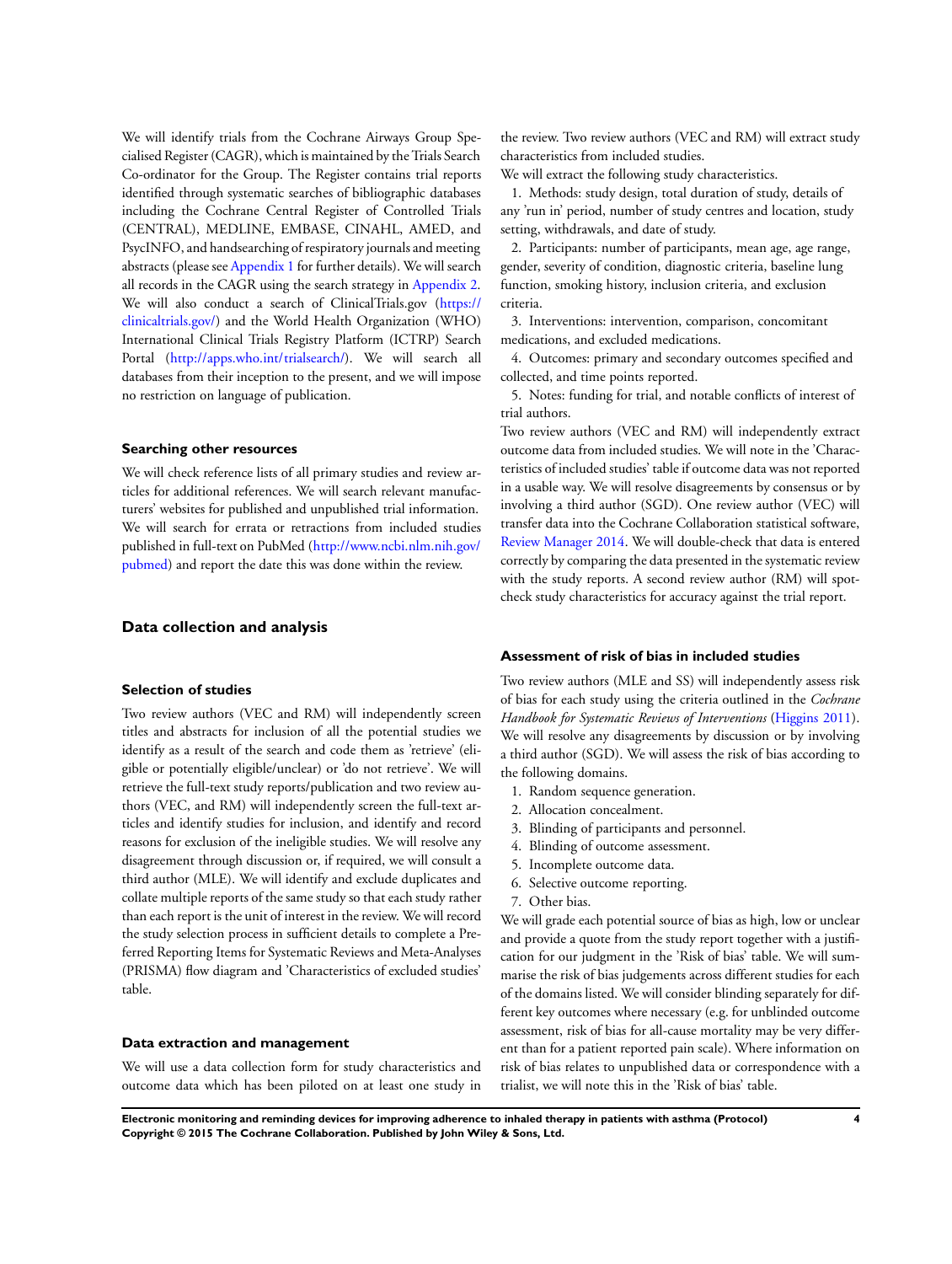When considering treatment effects, we will take into account the risk of bias for the studies that contribute to that outcome.

# **Assesment of bias in conducting the systematic review**

We will conduct the review according to this published protocol and report any deviations form it in the 'Differences between protocol and review' section of the systematic review.

#### **Measures of treatment effect**

#### **Continuous data**

For continuous data, we will estimate effects of the intervention using mean difference (MDs) and corresponding 95% confidence intervals (CIs). If standard deviations are not reported but other measures of population variance, such as standard errors, CIs, P values or *t* values are reported, we will calculate these according to guidance provided in the *Cochrane Handbook for Systematic Reviews of Interventions* ([Higgins 2011\)](#page-8-0).

#### **Binary data**

For dichotomous data, we will use risk ratios (RRs) with 95% CIs.

#### **Multiple outcome measures**

Where different scales are used to measure the same outcome, we will use standardised mean differences (SMDs) and their 95% CIs. If studies use different measures of effect, we will analyse and report these separately.

We will narratively describe skewed data reported as medians and interquartile ranges.

#### **Unit of analysis issues**

# **Cross-over trials**

We will use data from only the first part of the study in order to minimise potential bias from carry-over effects.

#### **Cluster-randomised trials**

We will analyse cluster-randomised trials in accordance with methods described in *Cochrane Handbook for Systematic Reviews of Interventions* ([Higgins 2011\)](#page-8-0), using the average cluster size and an estimate of the intra class correlation coefficient (ICC) to adjust sample sizes to eh 'effective sample size'. Where the study ICC is not available we will use external ICC estimates. We will combine single RCTs with cluster RCTs if the designs and interventions are considered sufficiently similar and the effect of the intervention is unlikely to be influenced by the method of randomisation.

#### **Multiple arm trials**

Where trials have more than two arms and the variance of the difference between the comparisons of interest are not reported, we will calculate this from the variances of all the trial arms. Where a study includes multiple treatment arms, where relevant, we will combine groups to create a single pair-wise comparison. Where studies only report differences between treatment groups, as opposed to the mean effects for each group, we will analyse data using the generic inverse variance function

#### **Dealing with missing data**

We will use an intention-to-treat approach and missing data will not be imputed. Where applicable, all authors will be contacted for missing data. We will note differential dropout between study groups and reasons for withdrawal. Missing data will be described in the risk of bias table and its influence on study outcomes discussed in the text. If there are enough trials, we will use sensitivity analyses to determine the resistance of our results to the effects of missing data.

#### **Assessment of heterogeneity**

It is likely that there will be considerable heterogeneity between studies in terms of the precise nature of the intervention, the study design and the outcomes. Variability may be a consequence of clinical variation in the population, or the intervention, differences in study quality, or random differences.

We will assess potential sources of variability as follows.

• Clinical variability: we will compare the distribution of participants, interventions and outcomes across the included studies and discuss and agree potential clinical heterogeneity by consensus.

• Methodological variability: we will compare study designs and study quality using the risk of bias criteria as outlined above [\(Assessment of risk of bias in included studies](#page-2-0)).

• Statistical heterogeneity: we will analyse heterogeneity in terms of age (preschool child (2-5 years), child (6 to 12 years), adolescent (13-18 years), adult (19 years and older)) and severity of asthma (defined by the Global Initiative for Asthma) [\(GINA](#page-8-0) [2014](#page-8-0)).

Where variability in the effects of interventions is greater than expected by chance alone, we will evaluate statistical significance using the Chi<sup>2</sup> test ( $P \le 0.10$  for statistical significance). However, this test may be unreliable with few/small studies or large numbers of studies. Therefore we will also quantify the magnitude of heterogeneity using the  $I^2$  statistic with the following interpretation

**Electronic monitoring and reminding devices for improving adherence to inhaled therapy in patients with asthma (Protocol) 5 Copyright © 2015 The Cochrane Collaboration. Published by John Wiley & Sons, Ltd.**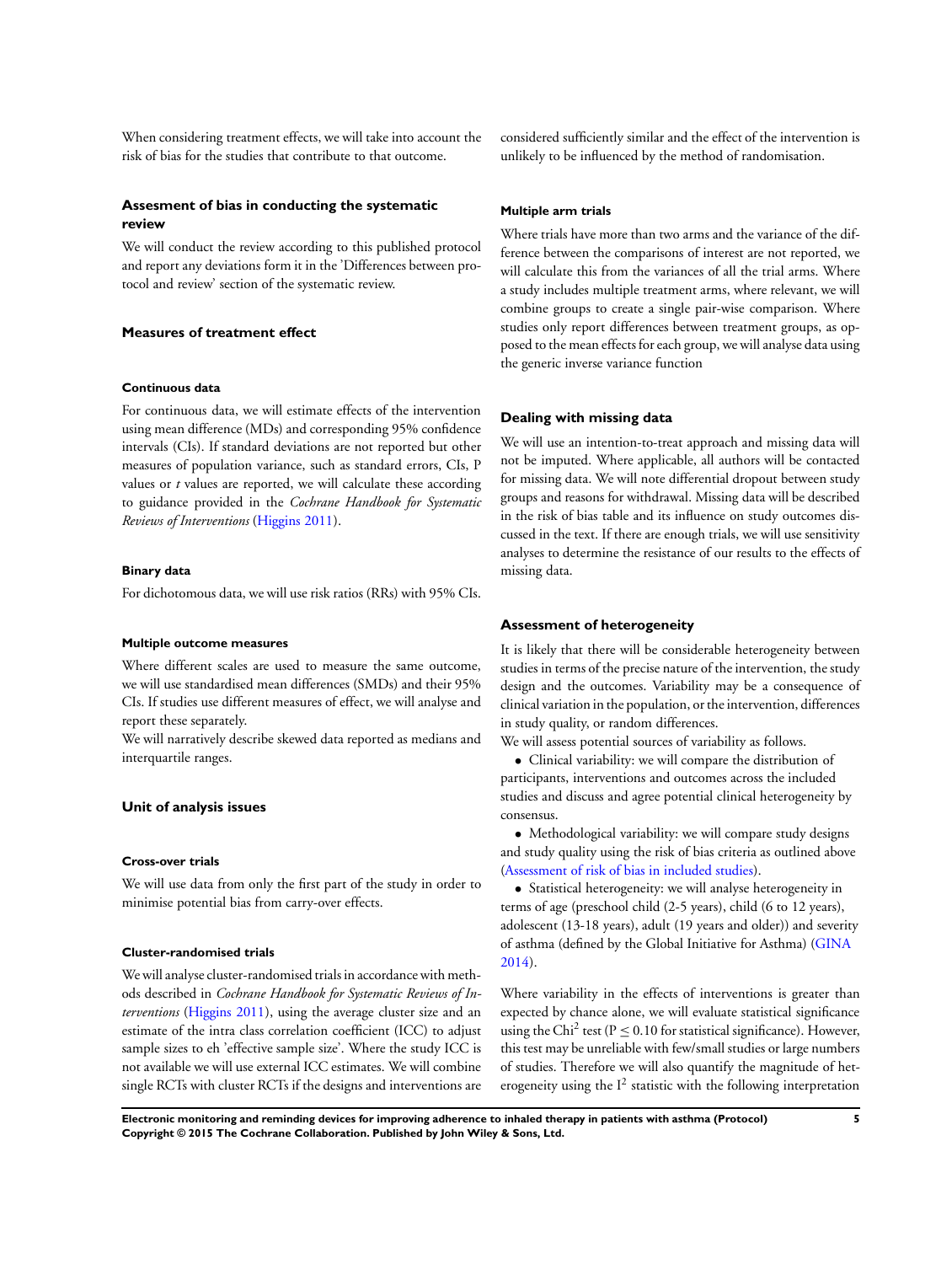thresholds, based on recommendations in the *Cochrane Handbook for Systematic Reviews of Interventions* ([Higgins 2011](#page-8-0)):

- 0 to 30%: might not be important;
- 31 to 50%: moderate heterogeneity;
- 51 to 75%: substantial heterogeneity;
- 76 to 100%: considerable heterogeneity.

Where data is synthesised using a random-effects model. we will

use the between-study variance  $(-2)$  to calculate the distribution (standard deviation) of effects across studies, as an index of heterogeneity. It is possible for all studies to show large consistent effects in the face of significant heterogeneity, therefore the importance of heterogeneity will be discussed according to the strength of evidence (Chi<sup>2</sup> and I<sup>2</sup> statistics) and the strength of effects (magnitude and consistency).

#### **Assessment of reporting biases**

If there are more than 10 studies, we will explore reporting biases and the effects of small studies using Egger's method to test for asymmetry in funnel plots [\(Egger 1997\)](#page-8-0).

#### **Data synthesis**

According to the *Cochrane Handbook for Systematic Reviews of Interventions* [\(Higgins 2011](#page-8-0)), for dichotomous outcomes we will sum sample sizes and events across groups and for continuous outcomes, we will combine means and standard deviations. We will synthesis and report intervention comparisons separately according to the type of data (dichotomous or continuous). Where end of study point estimates and change from baseline are reported, we will also analyse these separately.

If there is sufficient data, we will examine the combined effects of interventions by pooling data using meta-analysis. Studies will be included in meta-analyses only when the study designs, interventions and outcomes are similar. Where important heterogeneity is identified we will report the outcomes narratively in the text. It is likely that studies will be heterogeneous therefore we will use meta-analysis with a random-effects model. However, where there are few studies or the effects of interventions are not randomly distributed across studies, e.g. publication bias, random-effects estimates may be biased. It is likely that this review will include a small number of low-powered studies, where meta-analysis conducted using a fixed-effect model would give more reliable estimates. To resolve the uncertainty over model choice we will only pool data using meta-analysis when studies appear sufficiently heterogeneous and we will compare pooled data estimates from both random-effects and fixed-effect models in the text. We will report the mean effect estimate and its CI for both models, noting that the CI for the random-effects model is not an estimate of heterogeneity [\(Assessment of heterogeneity\)](#page-2-0). We will perform the analyses using [Review Manager 2014.](#page-8-0)

#### **Summary of findings**

We will create a 'Summary of findings' table using the following outcomes:

- inhaler adherence;
- health-related quality of life using clinically validated measurement tools;
- number of asthma exacerbations as defined by hospital admissions;
	- lung function measurement ( $FEV<sub>1</sub>$ );
	- days of missed school or work;
	- cost of interventions (cost-benefit, cost-effectiveness);
	- adverse events.

We will use the five Grading of Recommendations Assessment, Development and Evaluation (GRADE) considerations (study limitations, consistency of effect, imprecision, indirectness and publication bias) to assess the quality of a body of evidence as it relates to the studies which contribute data to the meta-analyses for the prespecified outcomes. We will use methods and recommendations described in the *Cochrane Handbook for Systematic Reviews of Interventions* [\(Higgins 2011\)](#page-8-0), using the GRADEpro (GRADEproGDT) software ([http://www.guidelinedevelopment.org/\)](http://www.guidelinedevelopment.org/). We will justify all decisions to down- or up-grade the quality of studies using footnotes and we will make comments to aid reader's understanding of the review where necessary.

#### **Subgroup analysis and investigation of heterogeneity**

#### **Subgroup analysis**

Where comparison group sample sizes permit, we will perform the following subgroup analyses on each intervention comparison.

1. Intervention complexity: single - as stated in intervention comparisons; complex - where the reminder/monitoring device is part of a multi-component intervention.

2. Age group 1: children (18 years or younger), adults (19 years or older).

3. Age group 2: preschool child (2 to 5 years), child (6 to 12 years), adolescent (13 to 18 years).

4. Severity of asthma, as defined by the Global Initiative for Asthma ([GINA 2014\)](#page-8-0).

5. Follow-up duration: short term defined as less than one month and long term meaning one year or more.

#### **Investigation of heterogeneity**

If there are sufficient numbers of studies we will manage potential sources of heterogeneity as follows.

• Check data integrity, including measures of effect and units of analysis.

• Explore the impact of subgroups e.g. small versus large studies.

**Electronic monitoring and reminding devices for improving adherence to inhaled therapy in patients with asthma (Protocol) 6 Copyright © 2015 The Cochrane Collaboration. Published by John Wiley & Sons, Ltd.**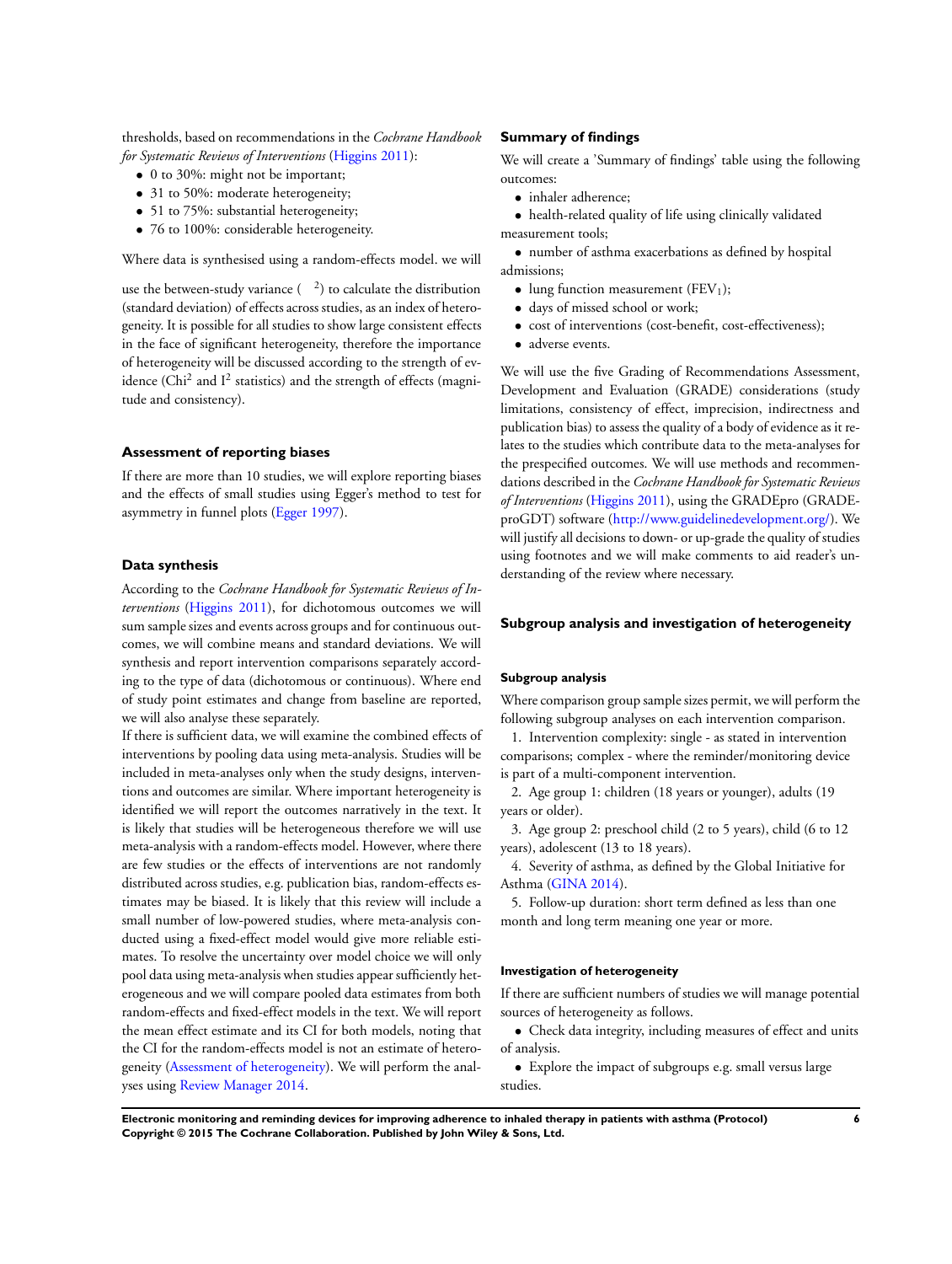<span id="page-8-0"></span>• Exclude outliers, where there is a clear reason for exclusion. We will inspect the graph and iteratively remove outlying studies to determine whether homogeneity is restored.

Decisions will be fully discussed and reported in the review.

#### **Sensitivity analysis**

Where there are sufficient number of included studies we will perform sensitivity analyses as follows.

• Missing data: comparing results including and excluding studies containing outcomes with missing data.

• Risk of bias: comparing results including and excluding studies at high risk of bias on random sequence generation and blinding of participants.

# **A C K N O W L E D G E M E N T S**

This protocol has been written with input from all the authors.

Chris Cates was the Editor for this review and commented critically on the review.

The background and methods section of this protocol/review is based on a standard template used by Cochrane Airways Group.

#### **R E F E R E N C E S**

#### **Additional references**

#### **Bartlett 2002**

Bartlett SJ, Lukk P, Butz A, Lampros-Klein F, Rand CS. Enhancing medication adherence among inner-city children with asthma: results from pilot studies. *Journal of Asthma* 2002;**39**(1):47–54.

#### **Bender 2000**

Bender B, Wamboldt FS, O'Connor SL, Rand C, Szefler S, Milgrom H, et al. Measurement of children's asthma medication adherence by self report, mother report, canister weight, and Doser CT. *Annals of Allergy, Asthma and Immunology* 2000;**85**(5):416–21.

#### **Bergstrom 2008**

Bergstrom SE, Boman G, Eriksson L, Formgren H, Foucard T, Horte LG, et al. Asthma mortality among Swedish children and young adults, a 10 year study. *Respiratory Medicine* 2008;**102**(9):1335–41.

#### **Braman 2006**

Braman SS. The global burden of asthma. *Chest* 2006;**130** (1):4S–12S.

#### **Burgess 2011**

Burgess S, Sly P, Morawska A, Devadason S. Assessing adherence and factors associated with adherence in young children with asthma. *Respirology* 2008;**13**(4):559–63.

## **Egger 1997**

Egger M, Davey Smith G, Schneider M, Minder C. Bias in meta-analysis detected by a simple graphical test. *BMJ* 1997;**315**(7109):629–34.

#### **ERS 2015**

European Respiratory Society. European Lung White Book. 2015. Available from http://www.erswhitebook.org/.

#### **Feldman 2012**

Feldman JM, Kutner H, Matte L, Lupkin M, Steinberg D, Sidora-Arcoleo K, et al. Prediction of peak flow values followed by feedback improves perception of lung function

and adherence to inhaled corticosteroids in children with asthma. *Thorax* 2012;**67**(12):1040–5.

#### **Foster 2012**

Foster JM, Smith L, Usherwood T, Sawyer SM, Rand CS, Reddel HK. The reliability and patient acceptability of the SmartTrack device: a new electronic monitor and reminder device for metered dose inhalers. *Journal of Asthma* 2012;**49** (6):657–62.

#### **Gamble 2009**

Gamble J, Stevenson M, McClean E, Heaney LG. The prevalence of nonadherence in difficult asthma. *American Journal of Respiratory and Critical Care Medicine* 2009;**180** (9):817–22.

#### **Gamble 2011**

Gamble J, Stevenson M, Heaney LG. A study of a multilevel intervention to improve non-adherence in difficult to control asthma. *Respiratory Medicine* 2011;**105**(9): 1308–15.

#### **Gibson 1995**

Gibson NA, Ferguson AE, Aitchison TC, Paton JY. Compliance with inhaled asthma medication in preschool children. *Thorax* 1995;**50**(12):1274–9.

#### **Gibson 2002**

Gibson PG, Powell H, Coughlan J, Wilson AJ, Hensley MJ, Abramson M, et al. Limited (information only) patient education programs for adults with asthma. *Cochrane Database of Systematic Reviews* 2002, Issue 1. [DOI: 10.1002/14651858.CD001005]

#### **GINA 2014**

Global Initiative for Asthma. Global Strategy for Asthma Management and Prevention 2014. Available from: www.ginasthma.org.

#### **Gong 1988**

Gong Jr H, Simmons MS, Clark VA, Tashkin DP. Metered dose inhaler usage in subjects with asthma: Comparison of nebulizer chronolog and daily diary recordings. *Journal of Clinical Immunology* 1988;**82**:5–10.

**Electronic monitoring and reminding devices for improving adherence to inhaled therapy in patients with asthma (Protocol) 7 Copyright © 2015 The Cochrane Collaboration. Published by John Wiley & Sons, Ltd.**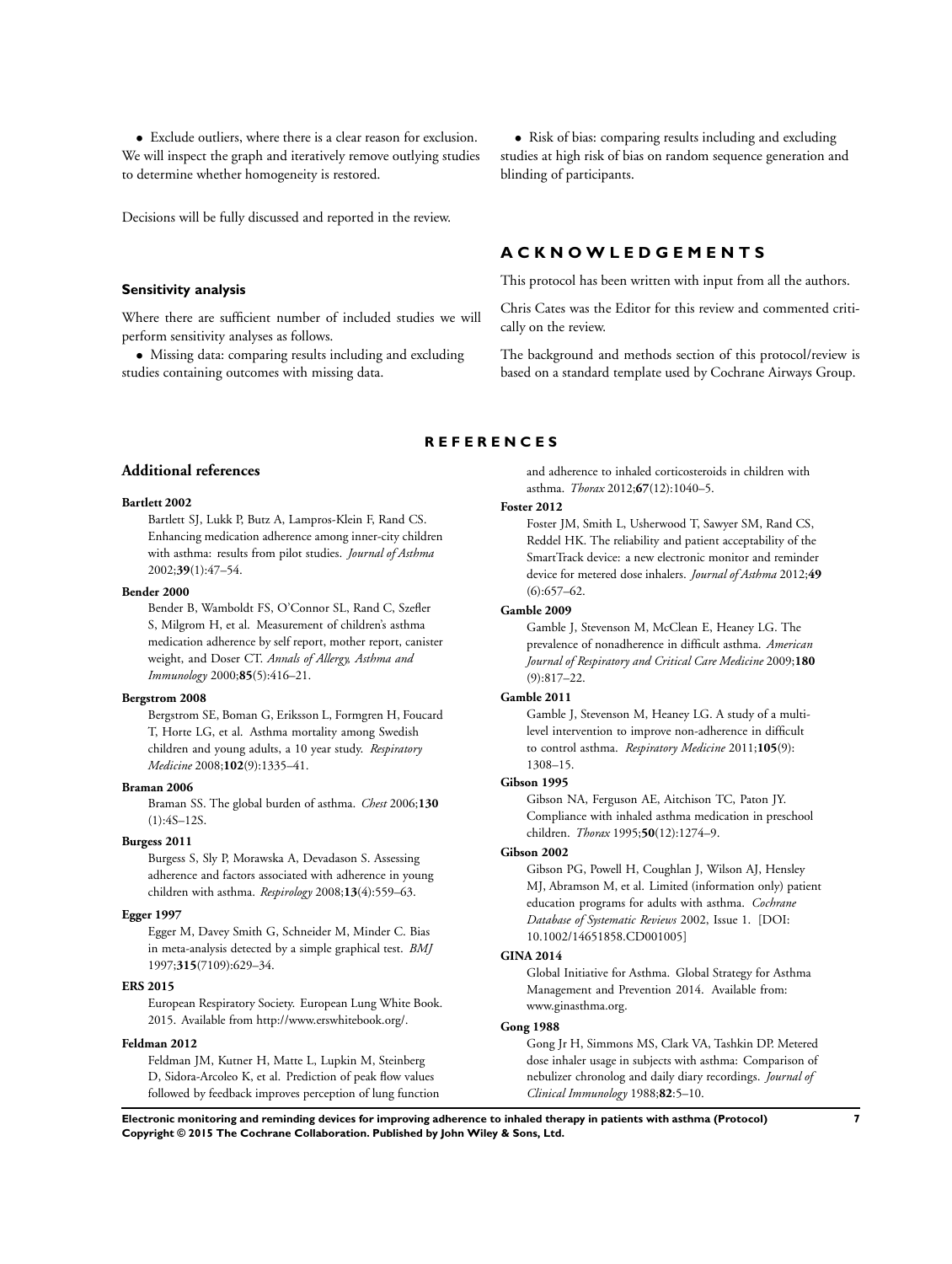#### **Hermosa 2010**

Hermosa JL, Sanchez CB, Rubio MC, Minguez MM, Walther JL. Factors associated with the control of severe asthma. *Journal of Asthma* 2010;**47**(2):124–30.

#### **Higgins 2011**

Higgins JPT, Green S (editors). *Cochrane Handbook for Systematic Reviews of Interventions* Version 5.1.0 [updated March 2011]. The Cochrane Collaboration, 2011. Available from www.cochrane-handbook.org.

#### **Horne 2002**

Horne R, Weinman J. Self-regulation and self-management in asthma: exploring the role of illness perceptions and treatment beliefs in explaining non-adherence to preventer medication. *Psychology and Health* 2002;**17**(1):17–32.

#### **Jentzsch 2012**

Jentzsch NS, Camargos P, Sarinho ES, Bousquet J. Adherence rate to beclomethasone dipropionate and the level of asthma control. *Respiratory Medicine* 2012;**106**(3): 338–43.

#### **Laster 1996**

Laster SF, Martin JL, Fleming JB. The effect of a medication alarm device for medical adherence research. *Journal of the American Optometric Association* 1996;**67**:654–8.

#### **Marcano Belisario 2013**

Marcano Belisario JS, Huckvale K, Greenfield G, Car J, Gunn LH. Smartphone and tablet self management apps for asthma. *Cochrane Database of Systematic Reviews* 2013, Issue 11. [DOI: 10.1002/14651858.CD010013.pub2]

#### **McCracken 2004**

McCracken G, Janssen J, Heasman L, Stacey F, Steen N, deJager M, et al. Assessing adherence with toothbrushing instructions using a data logger toothbrush. *British Dental Journal* 2004;**198**(1):29–32.

#### **McGrady 2013**

McGrady ME, Hommel KA. Medication adherence and health care utilization in pediatric chronic Illness: a systematic review. *Pediatrics* 2013;**132**(4):730–40.

#### **Murphy 2012**

Murphy AC, Proeschal A, Brightling CE, Wardlaw AJ, Pavord I, Bradding P, et al. The relationship between clinical outcomes and medication adherence in difficult-tocontrol asthma. *Thorax* 2012;**67**(8):751–3.

#### **Nides 1993**

Nides MA, Tashkin DP, Simmons MS, Wise RA, Li VC, Rand CS. Improving inhaler adherence in a clinical trial through the use of a nebulizer chronolog. *Chest* 1993;**104**  $(2):501-7.$ 

#### **Ordonez 1998**

Ordonez GA, Phelan PD, Olinsky A, Robertson CF. Preventable factors in hospital admissions for asthma. *Archives of Disease in Childhood* 1998;**78**:143–7.

#### **Otsuki 2009**

Otsuki M, Eakin MN, Rand CS, Butz AM, Hsu VD, Zuckerman IH, et al. Adherence feedback to improve asthma outcomes among inner-city children: a randomized trial. *Pediatrics* 2009;**124**(6):1513–21.

#### **Patel 2013**

Patel M, Perrin K, Pritchard A, Williams M, Wijesinghe M, Weatherall M, et al. Accuracy of patient self-report as a measure of inhaled asthma medication use. *Respirology* 2013;**18**(3):546–52.

#### **Pearce 2007**

Pearce N, Ait-Khaled N, Beasley R, Mallol J, Keil U, Mitchell E, et al. Worldwide trends in the prevalence of asthma symptoms: phase III of the International Study of Asthma and Allergies in Childhood (ISAAC). *Thorax* 2007; **62**(9):758–66.

#### **Penza-Clyve 2004**

Penza-Clyve SM, Mansell C, McQuaid EL. Why don't children take their asthma medications? A qualitative analysis of children's perspectives on adherence. *Journal of Asthma* 2004;**41**(2):189–97.

#### **Review Manager 2014**

The Nordic Cochrane Centre, The Cochrane Collaboration. Review Manager (RevMan). 5.3. Copenhagen: The Nordic Cochrane Centre, The Cochrane Collaboration, 2014.

#### **Robertson 1992**

Robertson CF, Rubinfeld AR, Bowes G. Pediatric asthma deaths in Victoria: The mild are at risk. *Pediatric Pulmonology* 1992;**13**:95–100.

#### **Ruskin 2003**

Ruskin PE, Van Der Wende J, Clark CR, Fenton J, Deveau J, Thapar R, et al. Feasibility of using the Med E-Monitor system in monitoring and enhancing research protocol compliance and health status in schizophrenia. *Drug Information Journal* 2003;**37**:283–91.

#### **Spector 1986**

Spector SL, Kinsman R, Mawhinney H, Siegel SC, Rachelefsky GS, Katz RM, et al. Compliance of patients with asthma with an experimental aerosolized medication: implications for controlled clinical trials. *Journal of Allergy and Clinical Immunology* 1986;**77**:65–70.

#### **Strandbygaard 2010**

Strandbygaard U, Thomsen SF, Backer V. A daily SMS reminder increases adherence to asthma treatment: a threemonth follow-up study. *Respiratory Medicine* 2010;**104**(2): 166–71.

#### **Sullivan 2013**

Sullivan PW, Smith KL, Ghushchyan VH, Globe DR, Lin SL, Globe G. Asthma in USA: its impact on health-related quality of life. *Journal of Asthma* 2013;**50**(8):891–9.

#### **Tashkin 1991**

Tashkin DP, Rand C, Nides M, Simmons M, Wise R, Coulson AH, et al. A nebulizer chronolog to monitor compliance with inhaler use. *American Journal of Medicine* 1991;**91**(4A):33S–36S.

#### **To 2012**

To T, Stanojevic A, Moores G, Gershon AS, Bateman ED, Cruz AA, et al. Global asthma prevalence in adults: findings

**Electronic monitoring and reminding devices for improving adherence to inhaled therapy in patients with asthma (Protocol) 8 Copyright © 2015 The Cochrane Collaboration. Published by John Wiley & Sons, Ltd.**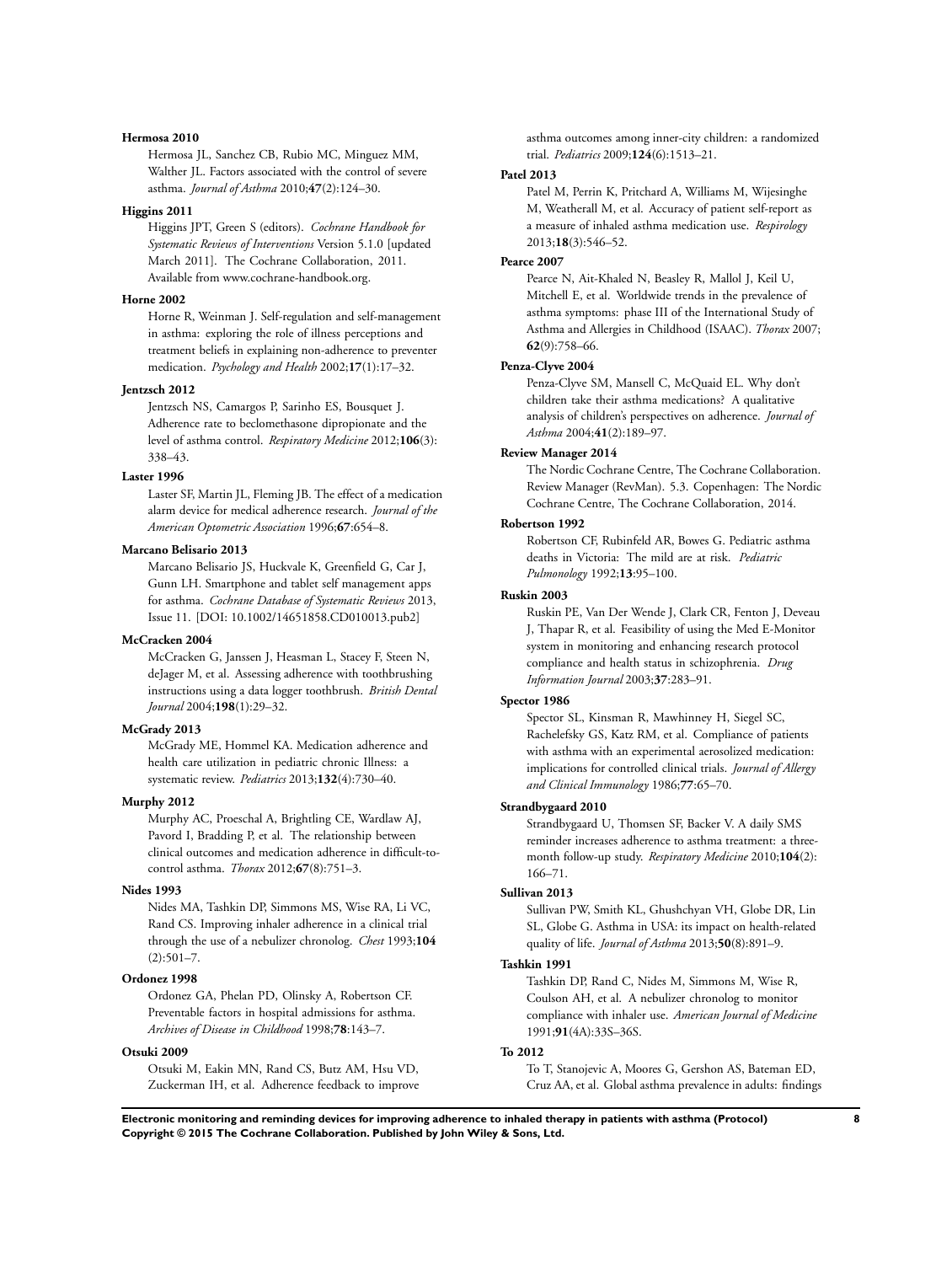<span id="page-10-0"></span>from the cross-sectional world health survey. *BMC Public Health* 2012;**12**:204.

# **WHO 2007**

World Health Organization. Global surveillance, prevention and control of chronic respiratory diseases: a comprehensive approach. 2007. http://www.who.int/gard/publications/ GARD\_Manual/en/ (accessed 11 March 2014).

#### **Williams 2004**

Williams LK, Pladevall M, Xi H, Peterson EL, Joseph C, Lafata JE, et al. Relationship between adherence to inhaled corticosteroids and poor outcomes among adults with asthma. *Journal of Allergy and Clinical Immunology* 2004; **114**(6):1288–93.

∗ *Indicates the major publication for the study*

# **A P P E N D I C E S**

# **Appendix 1. Sources and search methods for the Cochrane Airways Group Specialised Register (CAGR)**

#### **Electronic sources**

| Database                   | Frequency of search |
|----------------------------|---------------------|
| CENTRAL (Cochrane Library) | Monthly             |
| MEDLINE (Ovid)             | Weekly              |
| Embase (Ovid)              | Weekly              |
| PsycINFO (Ovid)            | Monthly             |
| CINAHL (EBSCO)             | Monthly             |
| AMED (EBSCO)               | Monthly             |

#### **Handsearching of core respiratory conference abstracts**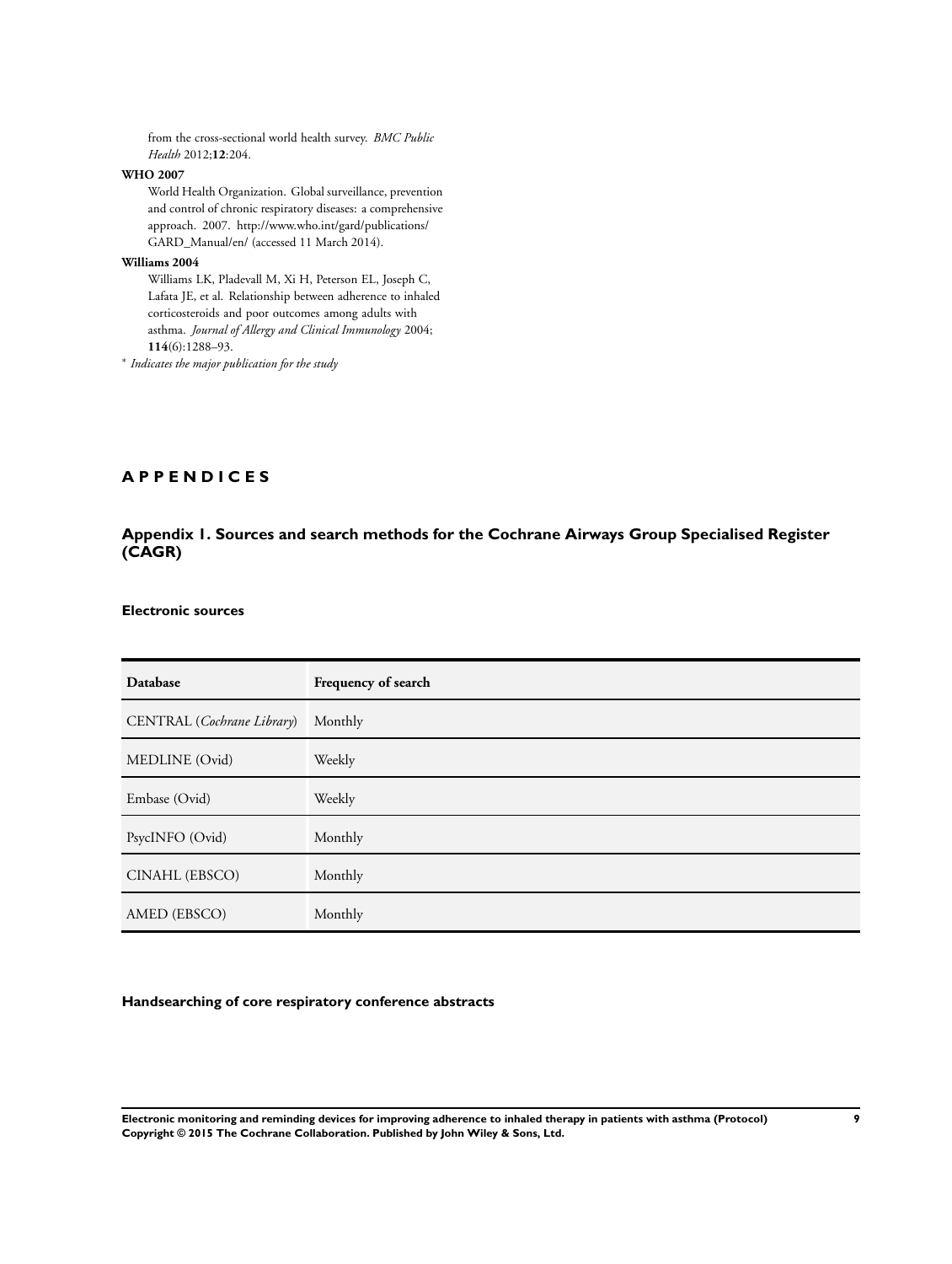| Conference                                            | Years searched           |
|-------------------------------------------------------|--------------------------|
| American Academy of Allergy, Asthma and Immunology    | 2001 onwards             |
| American Thoracic Society                             | 2001 onwards             |
| Asia Pacific Society of Respirology                   | 2004 onwards             |
| British Thoracic Society Winter Meeting               | 2000 onwards             |
| <b>Chest Meeting</b>                                  | 2003 onwards             |
| European Respiratory Society                          | 1992, 1994, 2000 onwards |
| International Primary Care Respiratory Group Congress | 2002 onwards             |
| Thoracic Society of Australia and New Zealand         | 1999 onwards             |

# **MEDLINE search strategy used to identify trials for the CAGR**

#### **Asthma search**

- 1. exp Asthma/
- 2. asthma\$.mp.
- 3. (antiasthma\$ or anti-asthma\$).mp.
- 4. Respiratory Sounds/
- 5. wheez\$.mp.
- 6. Bronchial Spasm/
- 7. bronchospas\$.mp.
- 8. (bronch\$ adj3 spasm\$).mp.
- 9. bronchoconstrict\$.mp.
- 10. exp Bronchoconstriction/
- 11. (bronch\$ adj3 constrict\$).mp.
- 12. Bronchial Hyperreactivity/
- 13. Respiratory Hypersensitivity/
- 14. ((bronchial\$ or respiratory or airway\$ or lung\$) adj3 (hypersensitiv\$ or hyperreactiv\$ or allerg\$ or insufficiency)).mp.
- 15. ((dust or mite\$) adj3 (allerg\$ or hypersensitiv\$)).mp.

16. or/1-15

#### **Filter to identify RCTs**

- 1. exp "clinical trial [publication type]"/
- 2. (randomised or randomised).ab,ti.
- 3. placebo.ab,ti.
- 4. dt.fs.
- 5. randomly.ab,ti.
- 6. trial.ab,ti.